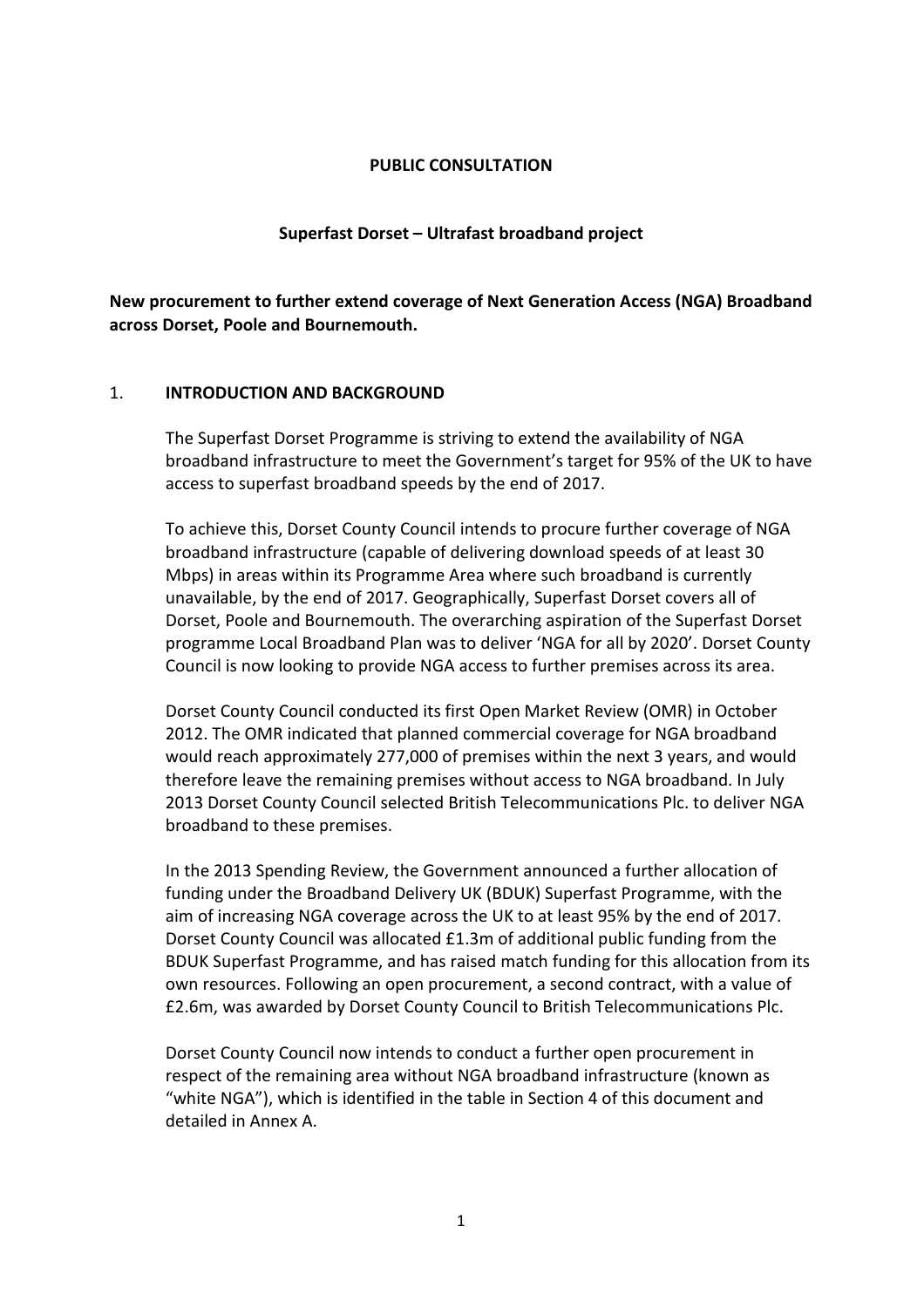BDUK is received approval on 26 May 2016 from the European Commission on its new National Broadband Scheme for the United Kingdom (referred to hereafter as the 2016 NBS). Dorset County Council intends to conduct this further procurement under the 2016 NBS.

### 2. MARKET ENGAGEMENT AND ANALYSIS OF EXISTING COVERAGE

In preparation for this procurement, Dorset County Council conducted a new Open Market Review (OMR) between 28 April 2016 and 29 May 2016 to establish existing and planned (within the next 3 years) coverage of broadband infrastructure across the Superfast Dorset Programme area. This included both commercial coverage by existing and prospective NGA broadband infrastructure providers and coverage procured under Dorset County Council's existing contracts with British Telecommunications Plc.

Dorset County Council contacted all known broadband infrastructure operators within the Programme Area and other providers known to have (or potentially having) plans to deploy new networks across the UK with a formal request for information. The OMR was also publicised through a notification on Dorset County Council's procurement portal and through the Dorset County Council website. Operators were requested to provide information on their existing and planned NGA broadband infrastructure (capable of delivering download speeds of at least 30 Mbps), and to provide detail of their coverage at a premise level so as to enable greater granularity of mapping.

This information, together with Dorset County Council's own data sources, has been used to define the proposed intervention area for the forthcoming procurement.

This public consultation sets out that proposed intervention area, so as to enable all interested stakeholders (including the public, businesses, internet service providers and broadband infrastructure operators) to comment on the proposals. In particular, this provides an opportunity for broadband infrastructure operators to review Dorset County Council's mapping to ensure that it correctly represents the information provided by them in the course of the OMR.

All responses to the public consultation will be carefully considered and where necessary will be incorporated into the final map of the intervention area. The final intervention area maps and a summary report confirming details of the changes made to the proposed intervention area will be published on Dorset County Council website shortly after the close of this consultation period. Where responses to the consultation are received, Dorset County Council will respond to these and provide an explanation of how the information submitted has been treated. The finalised intervention area will then be submitted to BDUK's National Competence Centre (NCC) for approval against the State aid Framework.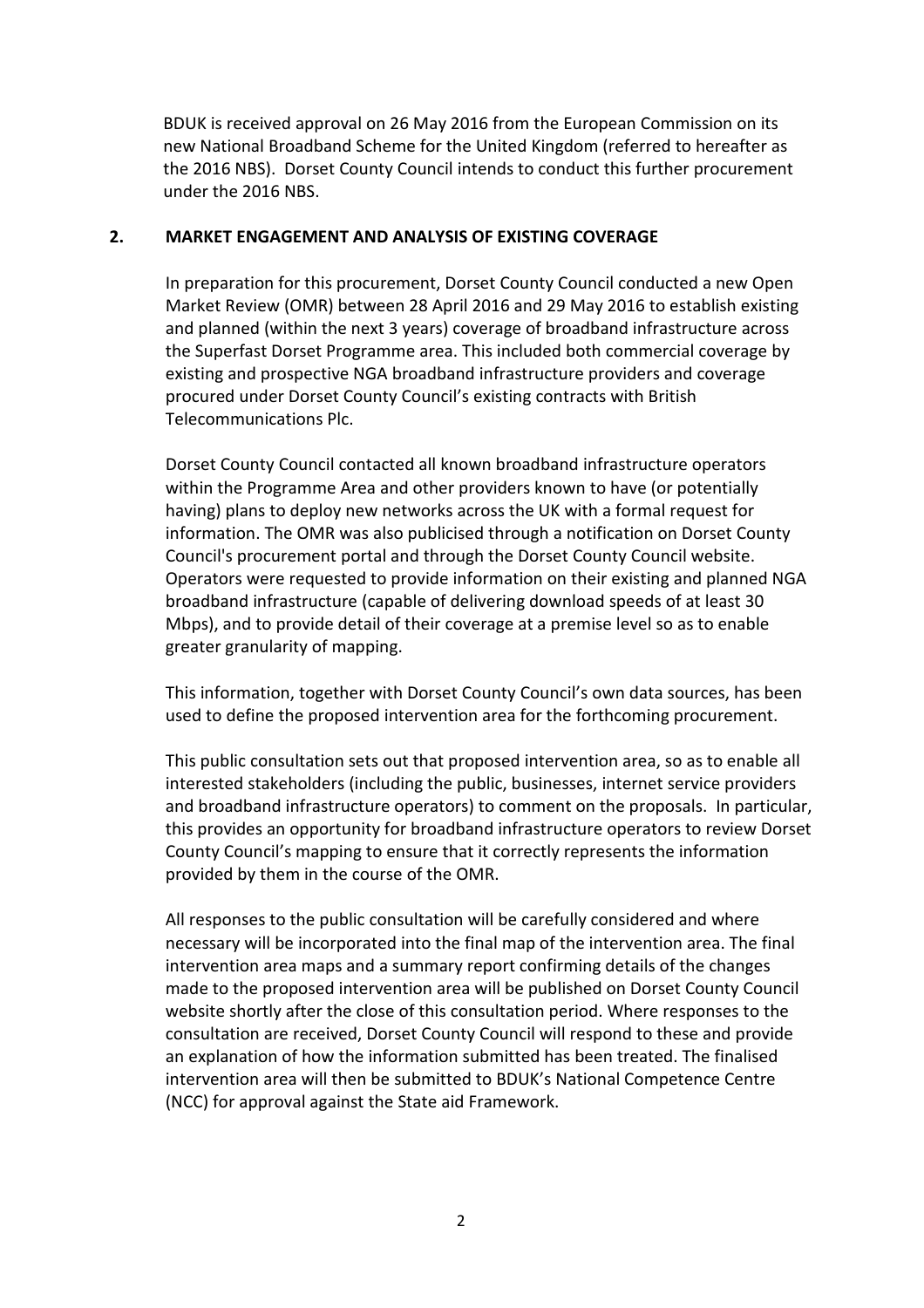### 3. STATE AID FRAMEWORK AND RULES

This section provides a brief introduction to the State aid Framework for the purpose of informing responses to the public consultation. Respondents may wish to obtain their own professional/legal advice on the application of the State aid Framework and rules that relate to this proposal.

The European Commission has published 'EU Guidelines for the application of State aid rules in relation to the rapid deployment of broadband networks' (2013/C 25/01'.<sup>1</sup>These guidelines summarise the principles of the Commission's policy in applying the State aid rules of the Treaty to measures that support the deployment of broadband networks, and seek to ensure that State aid schemes for broadband are well-designed so that they target market failures and minimise negative effects on competition.

The guidelines require public interventions to be targeted so as to limit the risk of crowding out private investments, of altering commercial investment incentives and ultimately of distorting competition.

Planned public interventions can seek State aid approval directly from the Commission, or (as is the case with this proposal) seek clearance under a national scheme which has been pre-approved by the Commission.

Projects under the 2016 NBS will need to demonstrate their State aid compliance (in accordance with the terms of the scheme) in order to receive clearance from BDUK's National Competence Centre.

The Commission's guidelines distinguish between two types of broadband networks, namely basic broadband and NGA networks.

Basic broadband networks are generally those based on currently widely-deployed technologies such as fixed wired telephony networks (using ADSL/ADSL2+ technologies), non-enhanced cable TV networks (eg DOCSIS 2.0), mobile networks (2G/3G (UMTS)), some fixed wireless access (FWA) networks, and satellite networks.

NGA networks rely wholly or partly on optical elements (optical fibre) and are capable of delivering an enhanced broadband capability compared to existing basic broadband networks. Current qualifying NGA technologies are fibre-based networks (FTTx), advanced upgraded cable networks (DOCSIS 3.0) and certain advanced wireless access networks capable of delivering reliable high speeds.

 $\overline{a}$ 

<sup>1</sup> http://eur-lex.europa.eu/LexUriServ/LexUriServ.do?uri=OJ:C:2013:025:0001:0026.EN.PDF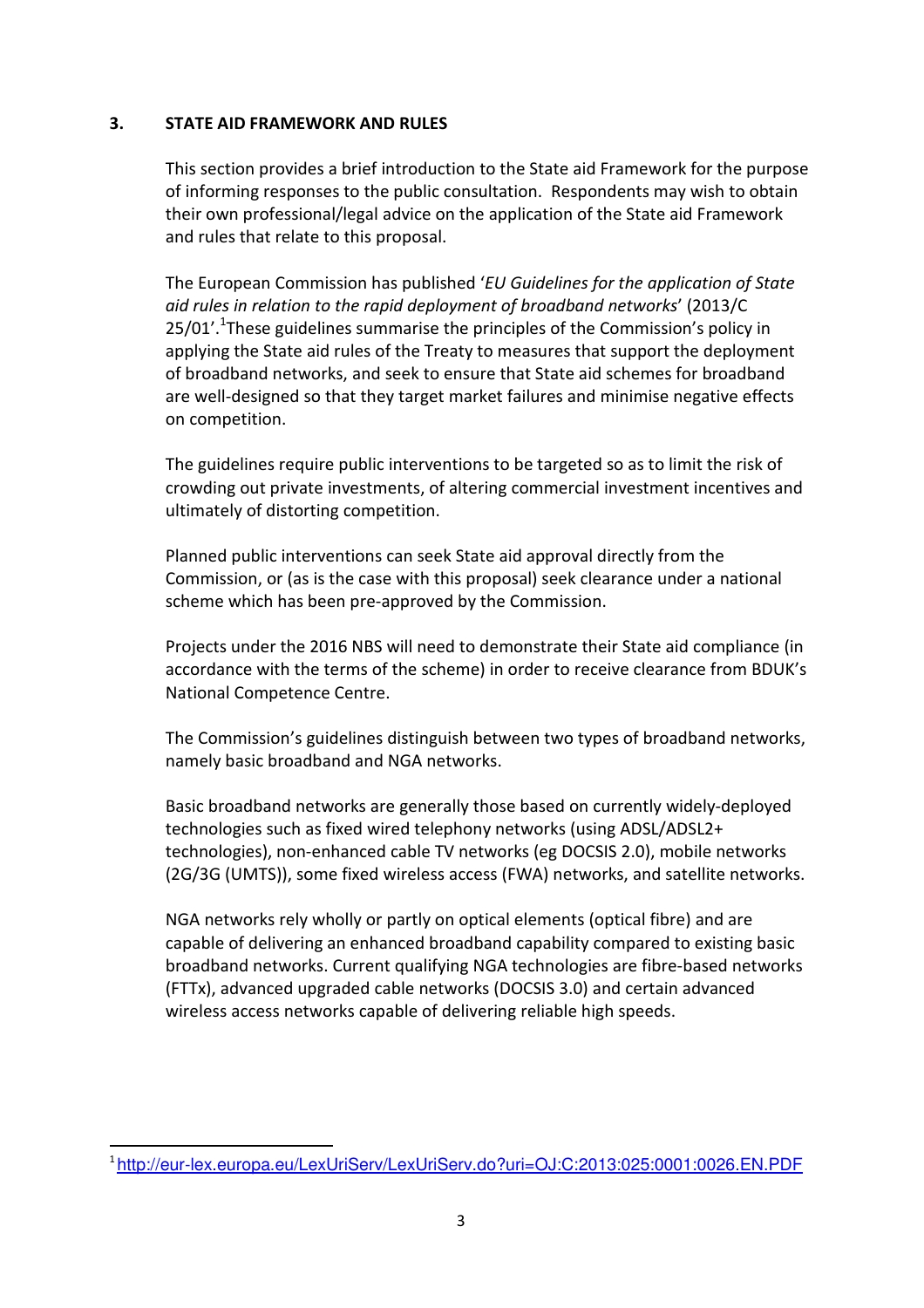Guidance on the characteristics of qualifying NGA technologies is available from  $BDUK.<sup>2</sup>$ 

The Commission's guidelines also require that public intervention should be able to ensure a 'step change' in broadband availability. This is demonstrated by:

- Significant new investments in the broadband network;
- The new infrastructure brings significant new capabilities to the market in terms of broadband service availability and capacity, speeds and competition<sup>3</sup>;

The 'step change' in broadband availability shall be compared to that of existing as well as concretely planned networks.

The Commission's guidelines also distinguish between geographic areas on the basis of their existing or planned broadband infrastructure:

- 'White' areas are those in which there is no qualifying broadband infrastructure and none is likely to be developed within 3 years;
- 'Grey' areas are those where only one network is present or is to be deployed within the coming 3 years; and
- 'Black' areas are those where at least two networks of different operators exist or will be deployed in the coming 3 years.

This geographic mapping of White/Grey/Black areas is carried out separately in relation to basic broadband and NGA networks. NGA networks are mapped on the basis that, amongst other things, they have substantially higher upload speeds (compared to basic broadband networks) $<sup>4</sup>$  and are able to deliver broadband services</sup> at an access (download) speed of more than 30Mbps.

Public intervention can only take place in white NGA areas under the 2016 NBS. White NGA areas are those in which there are no NGA networks and none is likely to be developed within the next 3 years.

 $\overline{2}$ 

https://www.gov.uk/government/uploads/system/uploads/attachment\_data/file/379762/State aid - Guidance - Technology Guidelines.pdf

<sup>&</sup>lt;sup>3</sup> See Footnote 66 of the Commission's Guidelines - this sets out that the subsidised network should be pro-competitive (i.e. allow for effective access at different levels of the infrastructure).

<sup>&</sup>lt;sup>4</sup> Substantially higher upload speeds means at least a doubling of the maximum upload speed available on current generation access network(s) for given 'up to' packages available on basic broadband networks in the relevant intervention area.

<sup>\*</sup> Delete as appropriate if premises level data provided.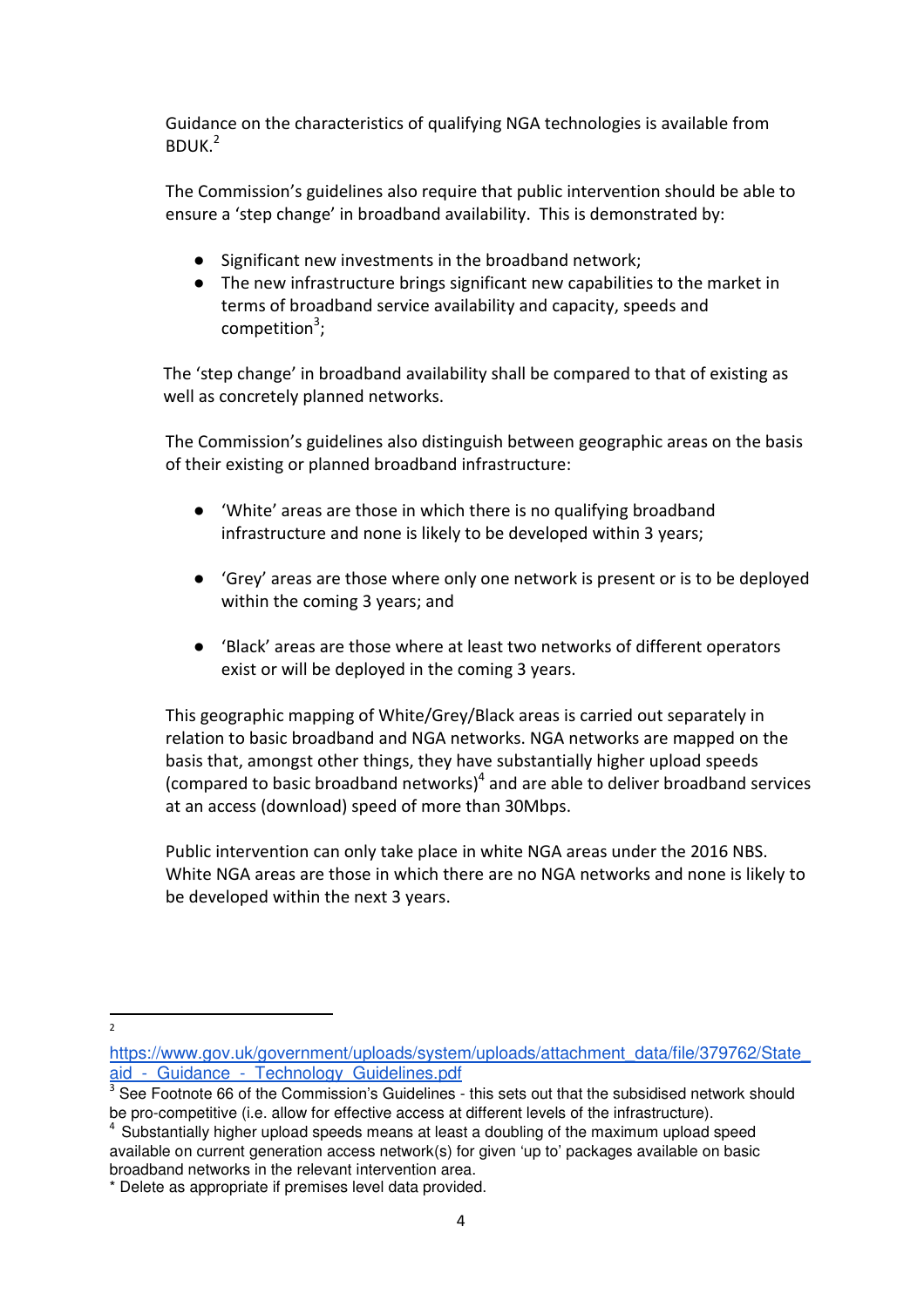# 4. PROPOSED INTERVENTION

Dorset County Council sought premise level data from the market; this has been received however in the absence of premise level data from broadband infrastructure operators Dorset County Council has mapped areas as white, grey or black at a postcode level, using the following criteria:

For basic broadband,

- A postcode is turned grey if there is only one broadband infrastructure operator providing basic broadband services (with speeds greater than 2 Mbps) to that postcode.
- A postcode is turned black if there are at least two broadband infrastructure operators providing basic broadband services (with speeds greater than 2Mbps) to that postcode.
- All other postcodes remain white.

Dorset County Council is delivering a Universal Service Commitment to provide access to Basic Broadband speeds of at least 2Mbps to all premises in its geographic area. The superfast Dorset Programme is working with BDUK to locally administer the Better Broadband Scheme providing a subsidy of up to £350 to qualifying applicants to connect to better broadband. These connections can be made from a range of private sector wireless broadband providers or if not available a satellite connection can be made, applications can be made via the Superfast Dorset website at

https://www.dorsetforyou.gov.uk/broadband/better-broadband-scheme

# For NGA,

- A postcode is turned grey if there is only one broadband infrastructure operator providing NGA services (with speeds greater than 30Mbps) to that postcode.
- A postcode is turned black if there are at least two broadband infrastructure operators providing NGA services (with speeds greater than 30Mbps) to that postcode,.
- All other postcodes remain white.

In addition, the proposed intervention area includes a number of "under review" areas (coloured blue on the map). These areas have previously been indicated to have planned commercial coverage for NGA broadband (i.e. mapped as grey or black NGA), but those plans have been reported through the OMR as being 'at risk' of not being completed. These areas will be subject to continued monitoring and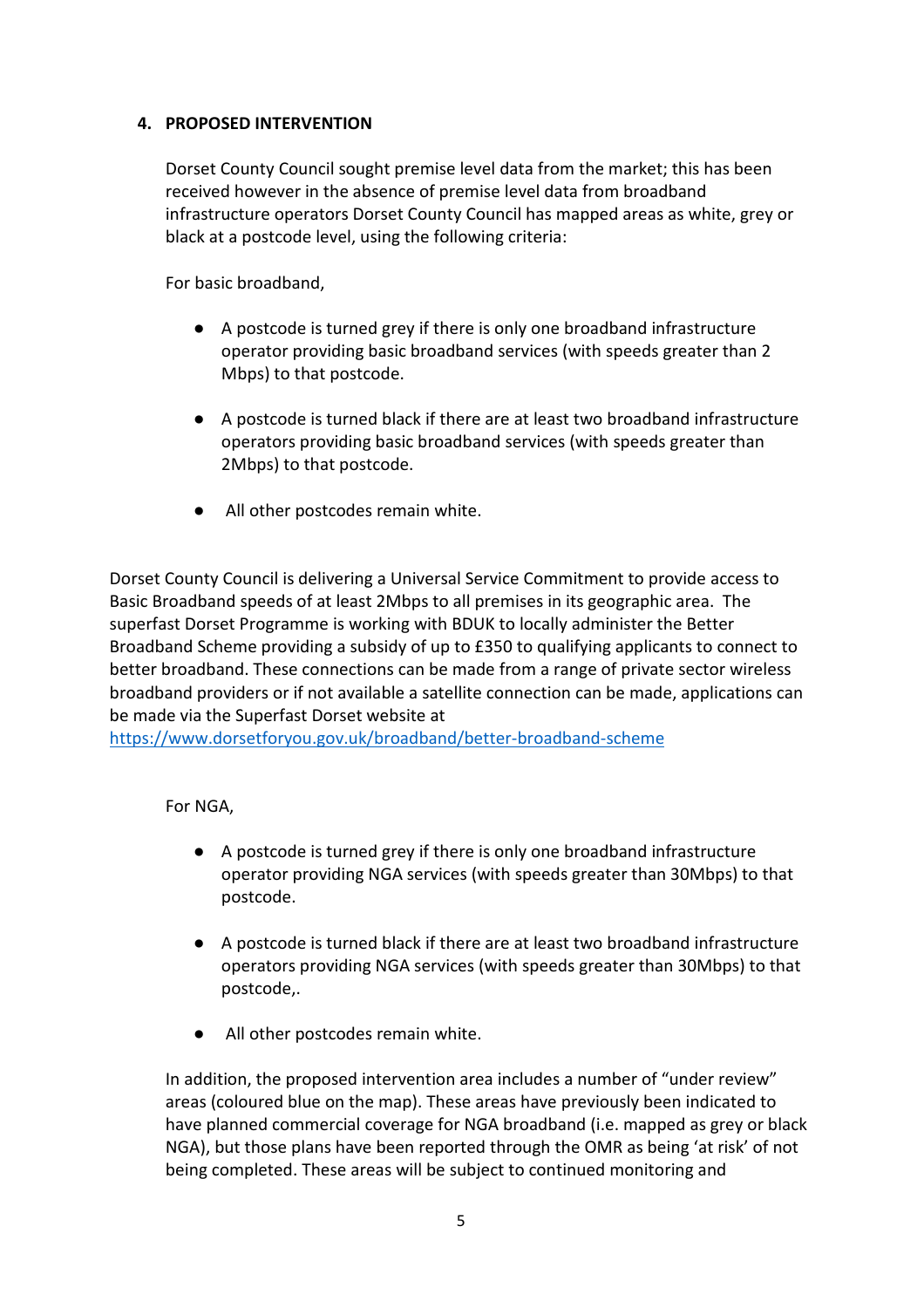verification of supplier plans within the 3 year period by Dorset County Council and in the event that these commercial plans fall away these premises will be mapped as white NGA and form part of the proposed intervention area and eligible for intervention via this aid measure. $5$ 

The mapping analysis of existing and concretely planned coverage (within the next 3 years) has identified significant remaining 'white NGA' areas. The outcome of the OMR is summarised in terms of NGA White, Grey, Black and 'Under Review' premises below.

| <b>Classification</b>         | <b>Postcodes</b> | <b>Black</b><br><b>Premises</b> | Grey<br><b>Premises</b> | White<br><b>Premises</b> | <b>Under</b><br><b>Review</b><br><b>Premises</b> |
|-------------------------------|------------------|---------------------------------|-------------------------|--------------------------|--------------------------------------------------|
| White                         | 3338             | 252                             | 16635                   | 27051                    | 688                                              |
| Grey                          | 12151            | 7830                            | 195689                  | 676                      | 95                                               |
| <b>Black</b>                  | 5609             | 133889                          | 362                     | $\overline{2}$           | 11                                               |
| <b>Under</b><br><b>Review</b> | 189              | 1186                            | 250                     | 1144                     | 2543                                             |
| <b>TOTAL</b>                  | 21287            | 143157                          | 212936                  | 28873                    | 3337                                             |

Table 1 – NGA premises summary

Dorset County Council intends to procure coverage to target premises within the remaining 'white NGA' areas as follows:-

● By conducting a new procurement under the 2016 NBS (and in accordance with the Public Contracts Regulations 2015); and

As noted above, if commercial plans fall away in the 'under review' areas then these will be considered as eligible for intervention and considered as 'white NGA' areas.

If it is possible, Dorset County Council intends to make coverage information available at a premise level within the identified white postcode areas to bidders to ensure that bids can target those premises without NGA broadband coverage efficiently. This will include information at a premise level received in response to this consultation.

It should be noted that whilst this consultation includes mapping of basic broadband coverage, the procurement will not deploy basic broadband technologies. The intention is to provide bidders with details of all the areas where there is basic broadband coverage so as to ensure, so far as possible, that these areas are only overbuilt by NGA broadband infrastructure where the premises will receive over 30Mbps or at least a doubling of speeds, in accordance with the requirements of the 2016 NBS. Where doubling is not possible, the supplier will be obliged to demonstrate that the design is optimised to limit the overbuild of existing basic broadband networks with speeds that are below 30Mbps.

 $\overline{a}$ 

<sup>&</sup>lt;sup>5</sup> See paragraph 65 of the Commission's guidelines.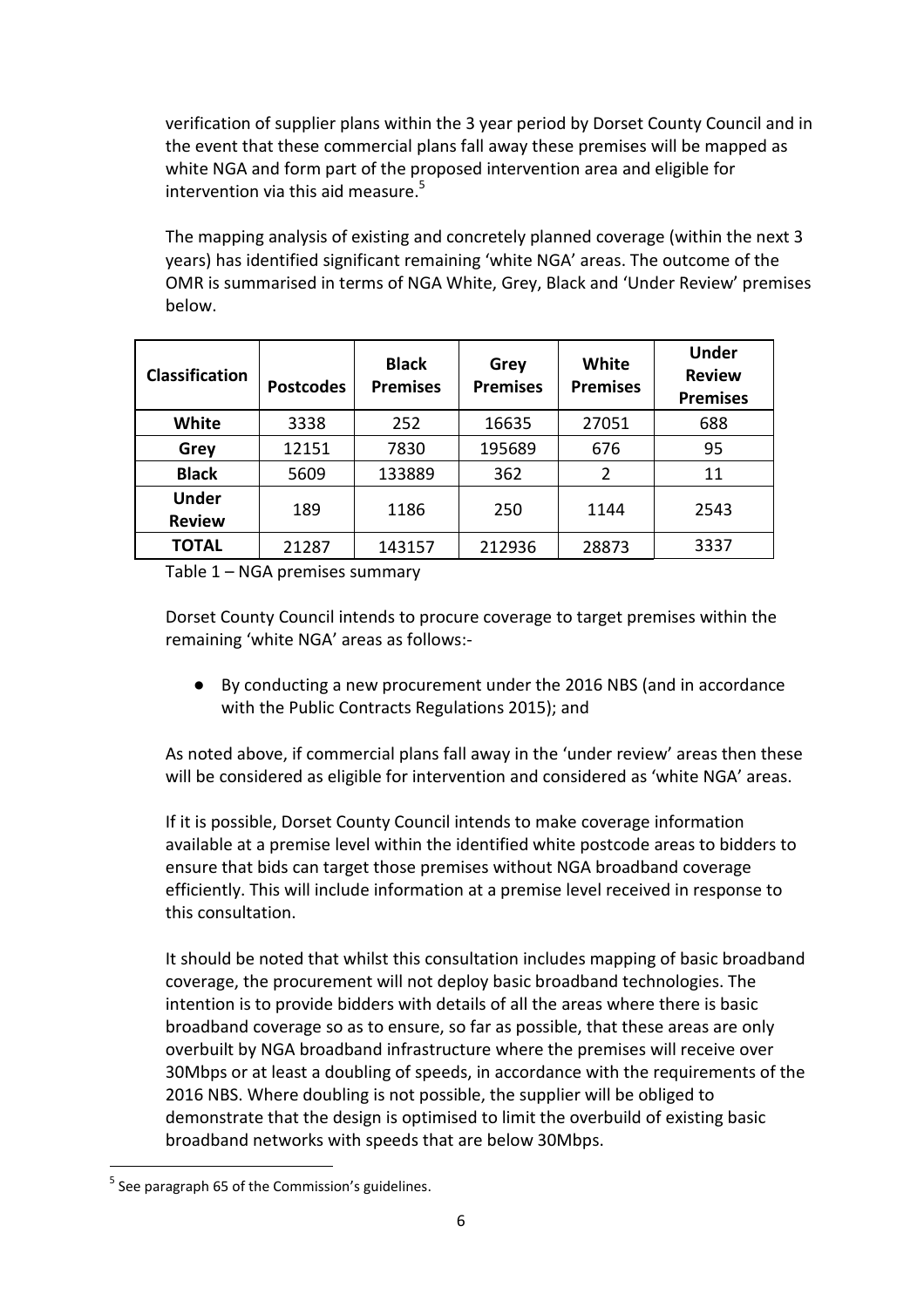#### 4.1. New Procurement

Dorset County Council commenced extensive market engagement and warming in March 2016, held a 'Bidder Information Day' in April 2016 and has made available it's requirements to enable feedback from potential bidders to be taken into account in the design of the scheme and to understand the capacity and capability of the market.

Dorset County Council has also considered the ability of the private sector to deliver the project, available resources, and its own capacity and capability to develop its approach to intervention. It has decided that the project will use an investment gap funding approach to procure an infrastructure provider.

The procurement will be carried out in accordance with the Public Contracts Regulations 2015 and EU Public Procurement Directives. The tender is most likely to utilise the Open Procurement Procedure and will be conducted in a transparent and non-discriminatory manner, as required by the 2016 NBS.

The procurement will be designed to meet the specific requirements of the 2016 NBS, which recognises the need to optimise the number and quality of bidders, in particular by reducing the hurdles to participation in procurements by smaller suppliers and encouraging collaboration between larger and smaller operators so that a range of appropriate solutions can be brought forward. This was also a key objective of the market engagement exercise. Due to feedback collected during this engagement Dorset County Council intends to procure against a single intervention area as this represents the most economically advantageous approach to meeting the requirements set out in its Invitation to Tender.

Dorset County Council's priority will be to ensure that the available public funding is used most effectively by ensuring coverage of premises currently getting relatively slow broadband speeds (<24 Mbps) are prioritised in our subsequent Invitation to Tender. However, areas with higher speeds may be targeted, subject to the need to provide a 'step change' in broadband capability (as outlined above). In addition, Dorset County Council is seeking to target certain NGA white areas with ultra-fast broadband, defined in the Broadband Guidelines as 100Mbps. Dorset County Council is targeting network deployments with download speed capability well above 300Mbps and it should be noted that the areas to be targeted with ultra-fast broadband are most likely to be areas with a higher concentration of SMEs and businesses.

Dorset County Council will target the procurement at the following Target NGA White premises, which are white premises in Table 1 above. Dorset County Council will focus on premises <24Mbps which have not benefited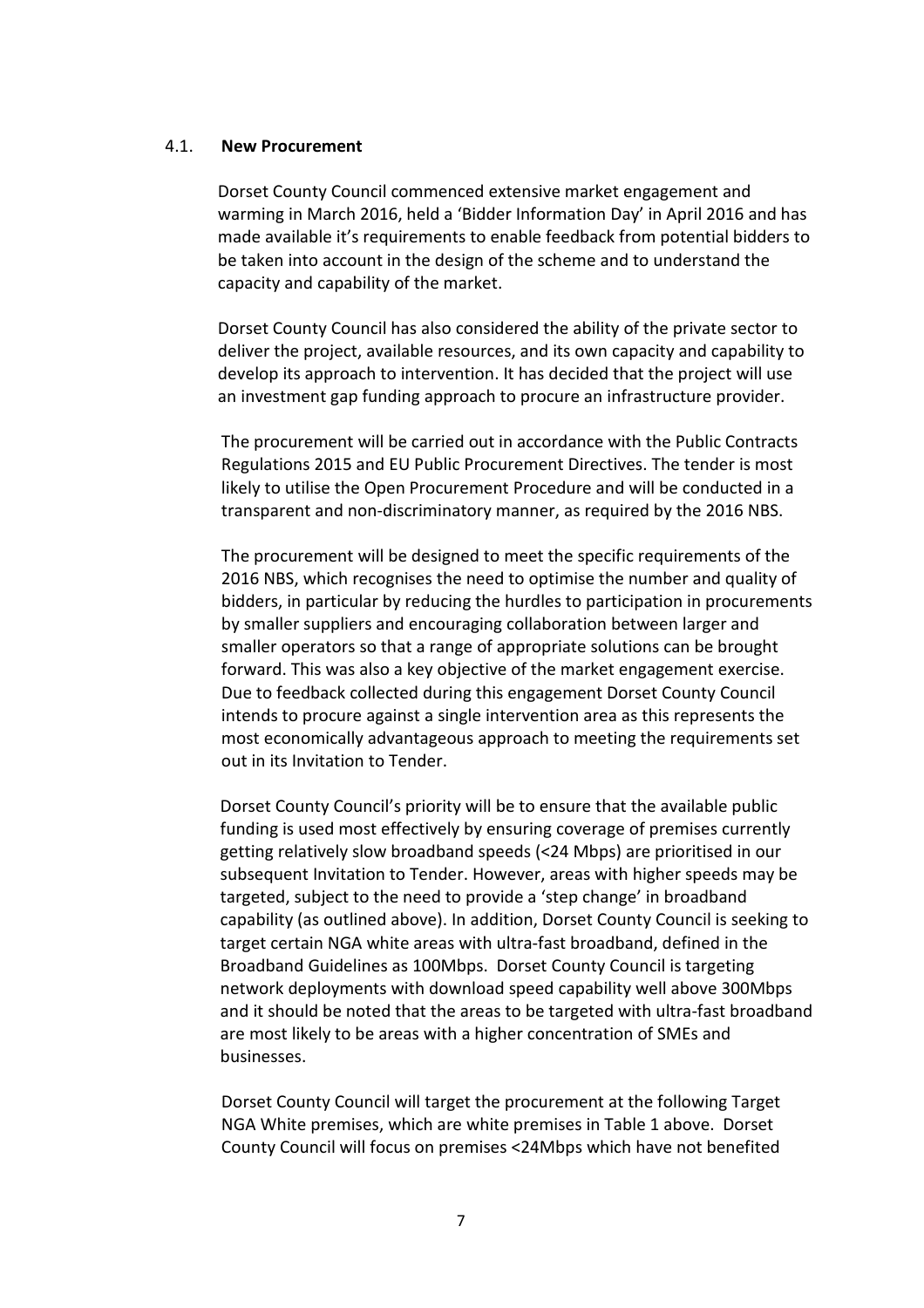| <b>Classification</b>         | <b>Postcodes</b> | <b>Black</b><br><b>Premises</b> | Grey<br><b>Premises</b> | White<br><b>Premises</b> | <b>Under Review</b><br><b>Premises</b> |
|-------------------------------|------------------|---------------------------------|-------------------------|--------------------------|----------------------------------------|
| White                         | 1778             | 125                             | 5381                    | 12360                    | 454                                    |
| Grey                          | 13320            | 4082                            | 217014                  | 92                       | 73                                     |
| <b>Black</b>                  | 6007             | 143298                          | 81                      | 0                        |                                        |
| <b>Under</b><br><b>Review</b> | 182              | 1233                            | 189                     | 1111                     | 2498                                   |
| <b>TOTAL</b>                  | 21287            | 148738                          | 222665                  | 13563                    | 3025                                   |

from NGA uplift through commercial or other programme's deployments previously.

Table 2 – Target NGA premises summary

Dorset County Council received an allocation of £2m from the DCMS South West Fund specifically to provide ultra-fast connectivity. This has been matched from the Dorset Local Enterprise Partnership's own resources. In total public funding of £3.9m is committed, and additional funding of up to £5m may be committed to the contract resulting from the forthcoming procurement.

### 5. Timescales

This consultation will be open until 22 August 2016.

Once the consultation is closed and Dorset County Council has finalised the intervention areas, an Invitation to Tender (ITT) will be issued the "Supplying the South West" pro contract e-procurement portal to suppliers to bid for the opportunity to deliver extended NGA broadband coverage during August 2016. The intention is to award a contract during 2016. The related extended deployment plans for broadband infrastructure should begin by 2017.

#### 6. State Aid Public Consultation

The EU Guidelines (at paragraph 78) and the 2016 NBS set out the requirements to hold a public consultation in order to validate the intervention area mapping by allowing all interested stakeholders an opportunity to comment on the planned aid measure.

The purpose of this document is to fulfil those requirements by publishing a description of the proposed aid measure, and seeking feedback from all interested stakeholders. The mapping for basic and NGA broadband are shown in the attached maps.

The attached map of the NGA broadband Intervention Areas relies on the definitions of white, grey and black areas, as set out in the EU Guidelines (and as summarised above). Dorset County Council will only target the areas identified as White on the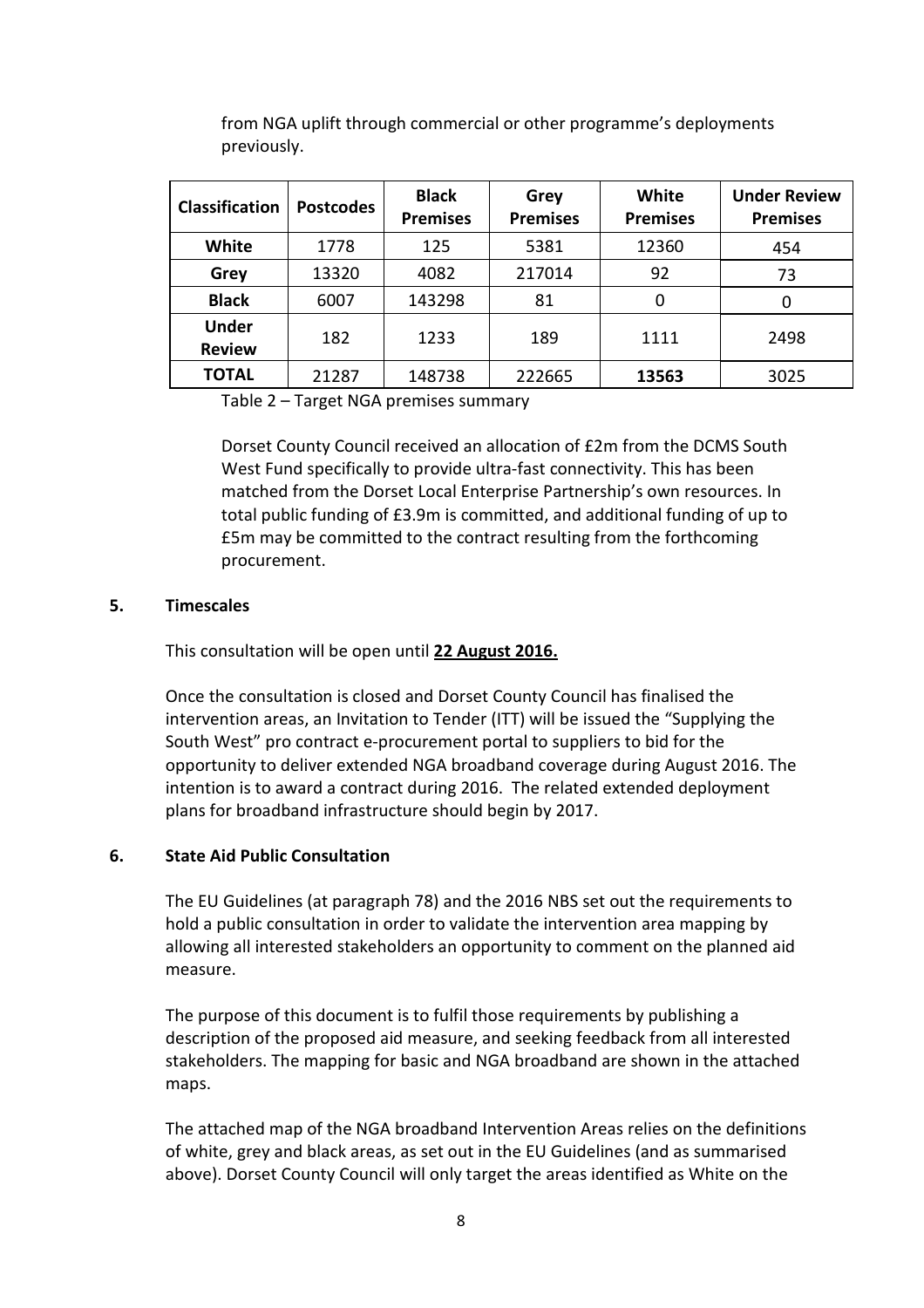map. However, if the areas of commercial coverage currently identified as 'Under Review' fall away then these areas could potentially be added to the contract intervention area.

This State aid public consultation and the proposed NGA broadband Intervention Area maps are available to all stakeholders on the Dorset County Council website at https://www.dorsetforyou.gov.uk/broadband/state-aid and will also be available via BDUK's website at BDUK Table of local broadband projects.

### 7. Responding to this State Aid Public Consultation

Dorset County Council is requesting information and supporting evidence in relation to basic and NGA broadband infrastructure within the project area and wish to hear from all relevant stakeholders (including residents, businesses as well as broadband infrastructure operators), particularly in relation to areas to be targeted as part of the NGA intervention area at Annex A.

For the avoidance of doubt, there is no need to respond to this public consultation if you have no comment to make.

For residents and businesses, where this relates to the ability to receive an NGA service, any information provided in response to this State Aid public consultation should as a minimum include (but need not be limited to) the address of the property or area that the submission relates to and the nature of the concern.

If the response is from an infrastructure provider and comments on the white, grey and/or black or under review classifications within the attached maps or data, or on the wholesale products to offered via the subsidised network, then the submission should also include the specific information set out in Section 8.

For all submissions, the Superfast Dorset Programme would be grateful if you would contact Dorset County Council to register your intention to submit a response and could confirm in your submission the following:

- Your organisation's name (if applicable)
- Your organisation's address (if applicable)
- Your name
- Position
- Contact telephone number
- Email Address

Dorset County Council will then arrange access to the Response Template (or subset thereof if you are reporting on a specific area).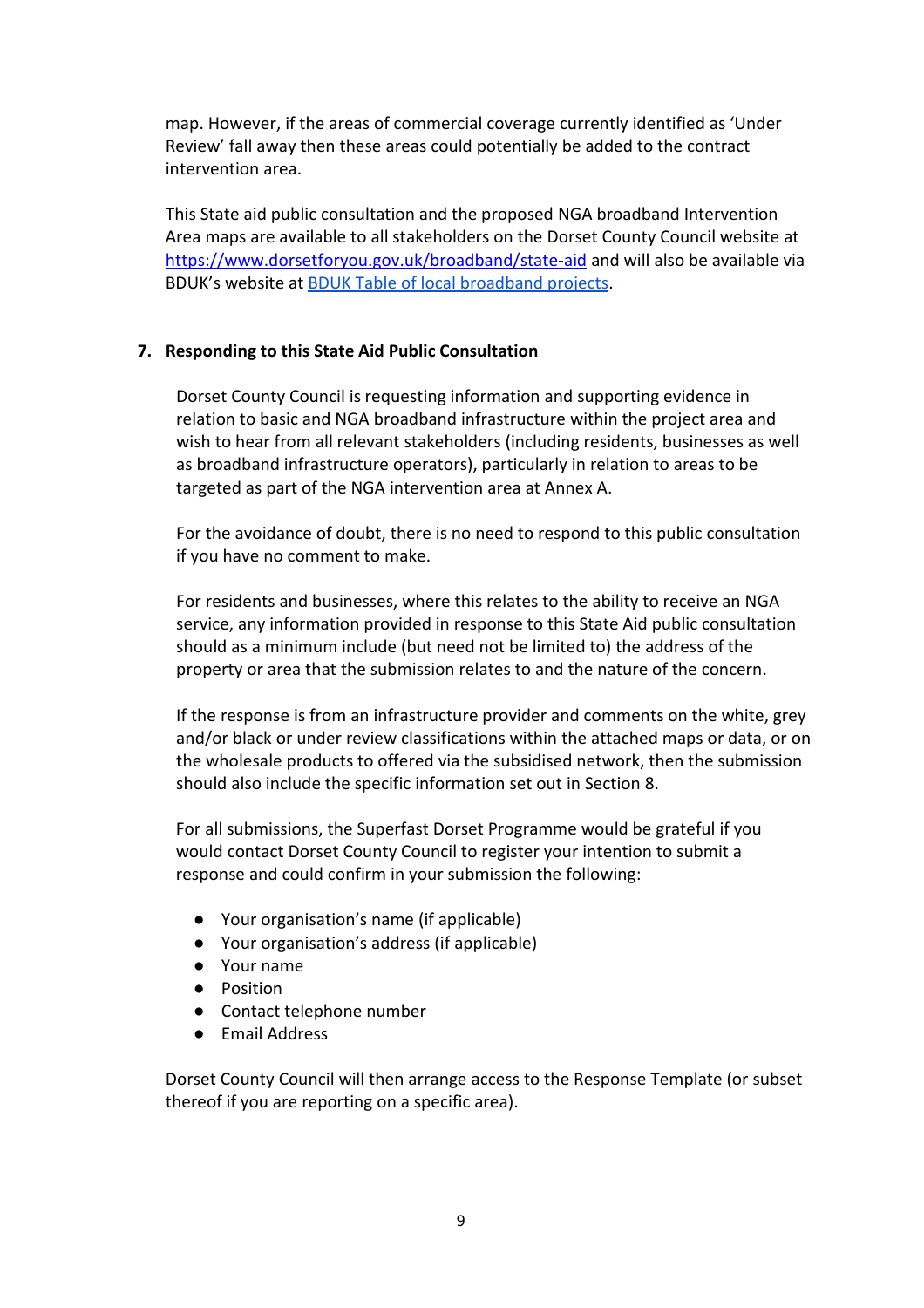Dorset County Council also requests confirmation from an authorised signatory that the information provided is suitably accurate and up to date.

Please send your responses no later than 22 August 2016 to:

Mr P Bartlett

C/O: p.bartlett@dorsetcc.gov.uk and superfast@dorsetcc.gov.uk

Please note that the data you provide in your response will be treated as commercially confidential to your organisation. However, it may be necessary to share/some all of your response data with our professional advisers and/or DCMS/BDUK, Ofcom, the National Competence Centre and the European Commission in the course of seeking State aid approval.

It should also be noted that it is a State aid requirement to use this information to produce State aid maps to define white, grey and black areas for basic and NGA broadband. However, the published maps will show the aggregated White/Grey/Black NGA and Basic Broadband areas, not the data provided on a peroperator basis. The final maps that will be used for procurement purposes will be published shortly after the conclusion of this State aid public consultation and once approved by the National Competence Centre.

If you have any questions about any of the above, please contact the Dorset County Council by email as above.

# 8. Information Requested

This section specifies the information you are requested to provide in response to this State aid public consultation in relation to the presence of broadband infrastructure.

Dorset County Council is requesting information on, and supporting evidence for, any current or planned (within the next 3 years) investment in broadband infrastructure in the Superfast Dorset Programme Area, where this may not be already included within the proposed NGA and Basic broadband intervention area maps attached.

For any current or planned coverage not included within the proposed State aid intervention areas shown on the attached map, Dorset County Council is requesting information at premise level, using the template issued by Dorset County Council on 28 April 2016 to show existing or planned coverage by your broadband infrastructure investment. By 'covered' (or 'passed') Dorset County Council means that fixed network infrastructure is or will be available to the premises, potentially subject to a final drop connection, or that the premises are able to receive a suitable quality radio signal over the air interface, potentially subject to the installation of a suitable antenna.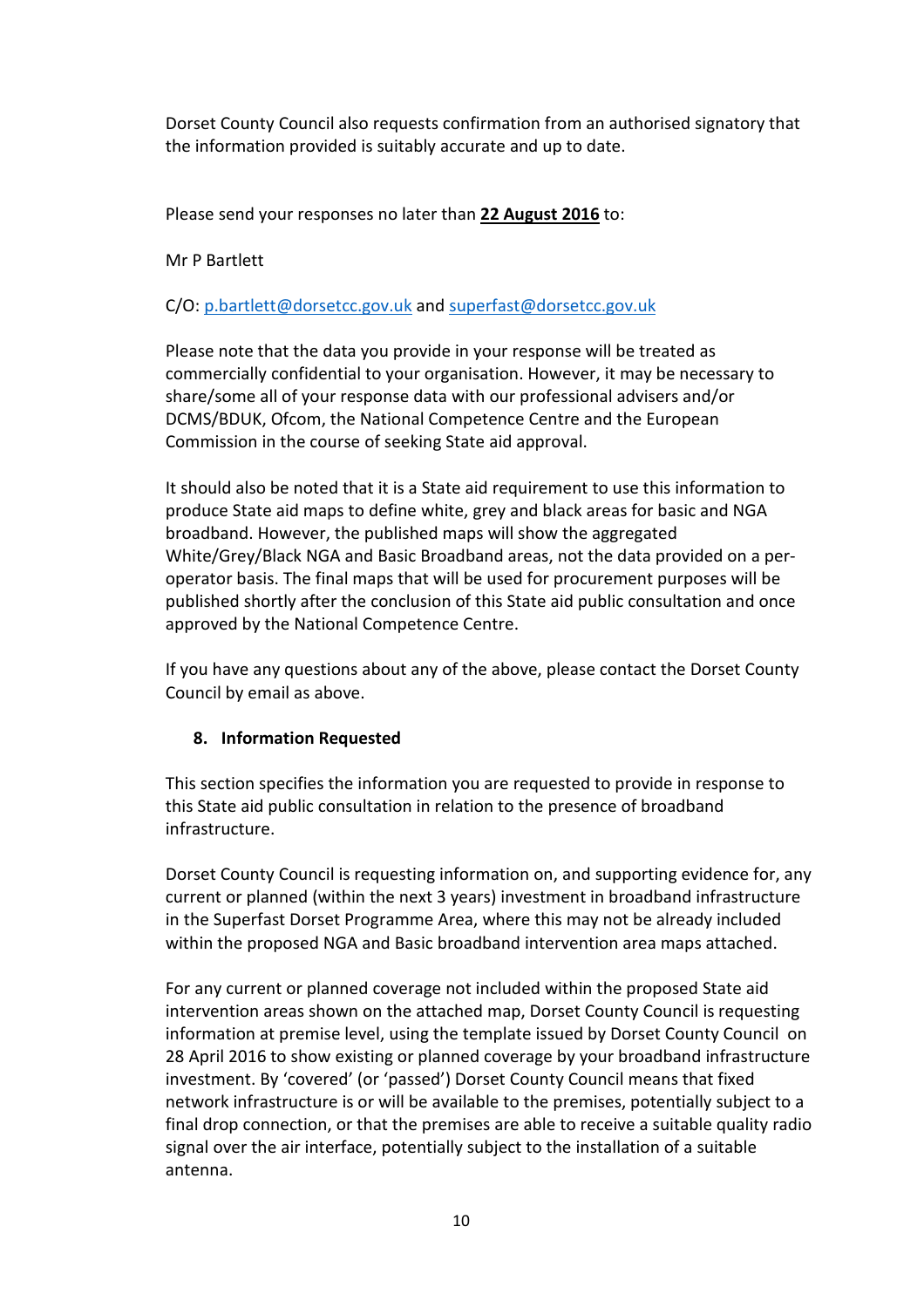Any information provided in response to this State aid public consultation should include, but need not be limited to:

- Detailed maps for NGA broadband showing existing and planned coverage. for at least the next 3 years.
- Details of premises covered or passed that fixed network infrastructure is or will be available to the premises within the next 3 years, potentially subject to a final drop connection, or that the premises are able to receive a suitable quality radio signal over the air interface, potentially subject to the installation of a suitable antenna.
- A detailed description of the technology solution(s) deployed (or to be deployed) in your broadband infrastructure, demonstrating how they meet the minimum standards as set out in the BDUK NGA Technology Guidelines.
- A description of the services/products currently offered, and separately those services/products to be offered within the next 3 years.
- Installation, annual/monthly subscription, and additional volume or perservice tariffs for those services/products (identifying whether such tariffs are inclusive or exclusive of VAT).
- Upload and download speeds typically experienced by end-users, and how these may vary by factors such as distance, increased take-up or demand, contention, etc.
- Appropriate indicators of the quality of services (e.g. contention ratios, bandwidth allocation per user, etc), including any characteristics (e.g. latency, jitter) that are required to support advanced services such as video conferencing or HD video streaming.
- Evidence to substantiate actual or planned coverage claims, including business cases and evidence of available funding to enable plans to be fulfilled.
- Details and planned timing of roll-out of any future investments, including further investments required to cope with future increases in take-up or demand.

Please supplement the required information above with any supporting evidence as you consider appropriate (e.g. links to public websites). Base layer premises level data can be provided by Dorset County Council to support broadband infrastructures coverage claims and can be requested via the same email address used for responses.

Dorset County Council would also be interested to hear from operators their views as to the types of wholesale access products they would like to see offered on any newly created subsidised NGA network infrastructure. This information may inform the intervention design. Please note that we are not obliged to include these products in the invitation to tender (unless already required under any State aid Decision) $^6$ .

 $\overline{\phantom{0}}$  $6$  Operators will still be able to request new forms of access products on the subsidised NGA network infrastructure through the formal general access provisions under the terms of a future State aid Decision.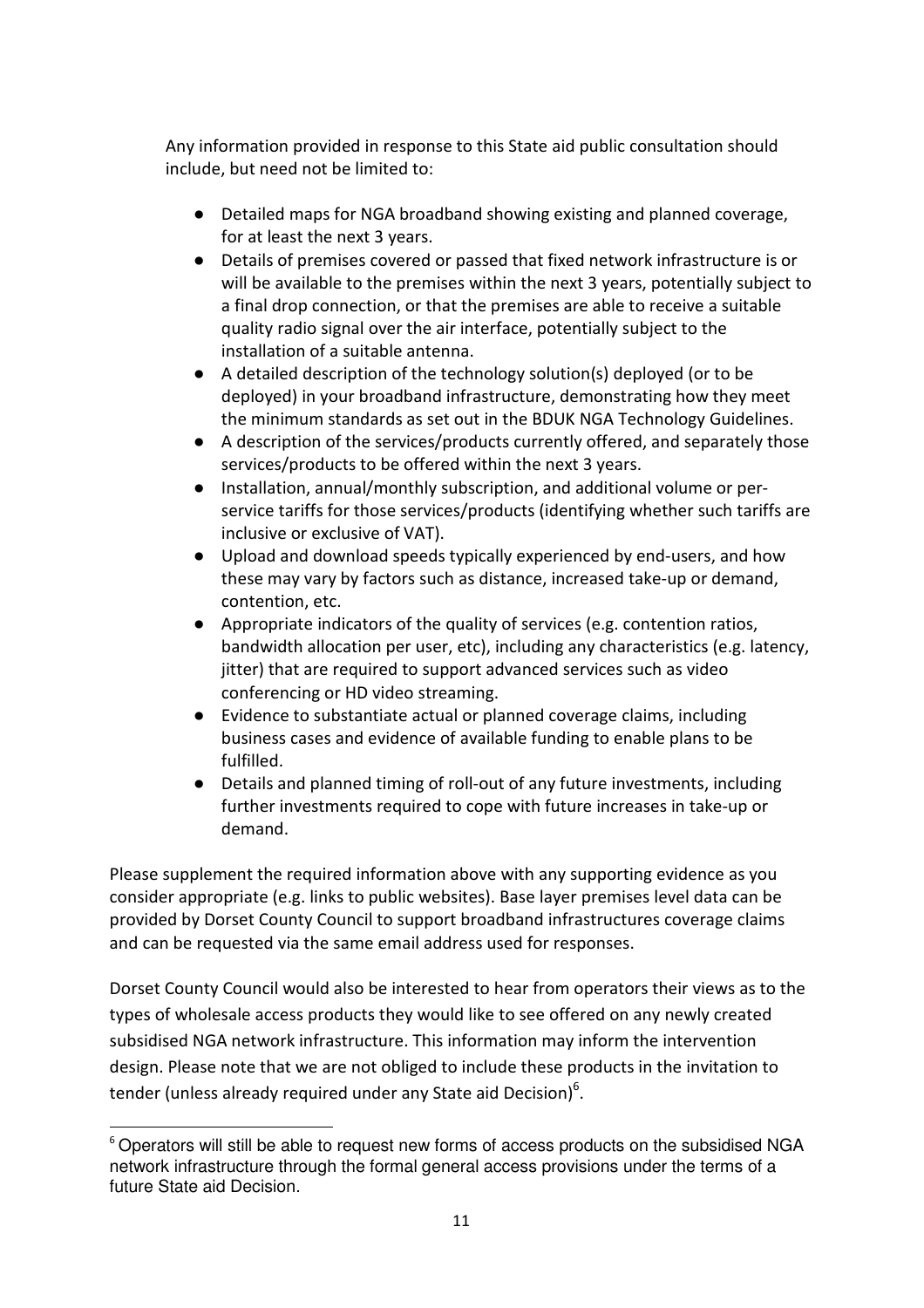# 8. Next Steps

l

Following any responses received to this State Aid public consultation by the closing date of 22 August 2016 Dorset County Council plans to publish the final Intervention Area maps and postcode lists shortly after the close of the consultation period.

This will be followed by the launch of the ITT to Suppliers to bid for the opportunity to fulfil a new contract to deliver the extended coverage.

Information about Superfast Dorset Programme can be found at:

https://www.dorsetforyou.gov.uk/superfast